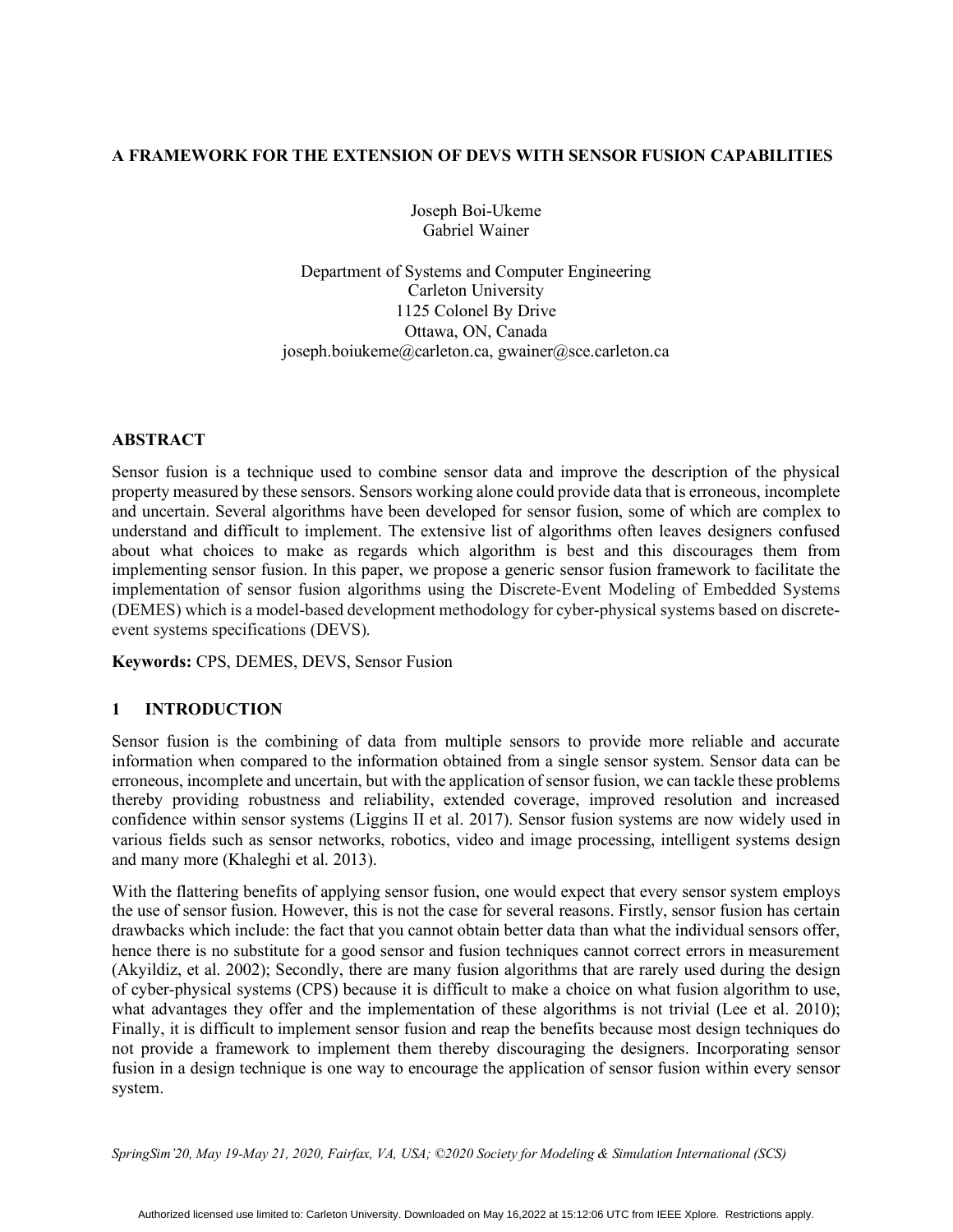Several techniques have been applied in the design of cyber-physical systems such as traditional methods which are heavily dependent on hardware and software design, co-design with hardware in the loop, the use of programming tools, and modeling and simulation. (Khaitan, and McCalley 2015). Among these techniques, modeling and simulation is gaining popularity because of its low development cost, short development time as well as its ability to provide a formal framework for reusability and testing (Niyonkuru and Wainer 2016). If sensor fusion is to be inherent in any design technique, modeling and simulation would be a good place to start. Hence it is important to include sensor fusion in a modeling framework and DEMES is a formal modeling technique based on DEVS with good prospects for extending its capabilities to include sensor fusion.

This paper aims to incorporate a novel generic framework for implementing sensor fusion in DEVS so that, the benefits of sensor fusion can be enjoyed within the modeling phase of the design process. The sensor fusion framework is expanded to account for important aspects of sensor fusion while reducing the level of complexity.

### **2 BACKGROUND AND RELATED WORK**

The design of cyber-physical systems involves three major disciplines: control, systems, and software engineering each of which has its design principles. Each of these disciplines has well established formal methods for design and implementation and it is difficult to adopt any of these disciplines as a universal approach to the design of cyber-physical systems. This has led to an increase in complexity in the design of cyber-physical systems with no unified design method adopted. (Sanislav and Miclea 2012). Although there is no unified method for designing cyber-physical systems, modeling and simulation can be seen as a method that cuts across these three disciplines and can connect the different areas of cyber-physical systems (Rajkumar et al. 2010).

Several modeling approaches and tools have been developed to address the heterogeneity as well as tackle specific applications within the cyber-physical system design domain (Khaitan, and McCalley 2015) which shows that modeling and simulation is gaining popularity among researchers (Lee 2015). Some of the modeling approaches used include metamodeling and metaprogramming methods, formal methods, continuous-time models, finite state machines, and discrete event methods (Khaitan, and McCalley 2015). There have also been several model-based applications for cyber-physical systems, for example, (Douglas et al. 2019) applied modeling and simulation for modeling cyber-physical attacks on water distribution systems using MATLAB while (Jo et al. 2012) developed a model-based fusion method where they combined data from GPS with data obtained from in-vehicle sensors to adequately determine the position of a vehicle in real-time.

Some researchers have made significant attempts to develop formal modeling and simulation techniques for designing cyber-physical systems. For example, (Yue et al 2010) proposed an adaptive discrete event method that incorporates discrete event calculus with the concept of abnormal reasoning to handle unexpected events. Lee (2010) introduced two approaches that complement each other, one to cyberize the physical by introducing software abstractions and the other to physicalize the cyber which introduces physical abstractions around software and communication components. Another method is Discrete-Event Modeling of Embedded Systems (DEMES) (Niyonkuru and Wainer 2016), which is based on DEVS and it is the one adopted in this research because of its advantages such as reliability, model reusability, process flexibility and improved testing (Wainer and Castro 2011). (DEMES is further discussed in section 2.4)

Although there have been significant advances in modeling and simulation as a method for designing CPS', not much can be said about the cyber-physical design methods that incorporate sensor fusion. There has been some work done on MATLAB (Raol 2009) with the introduction of a sensor fusion toolbox to implement a few fusion algorithms. This is very useful but does not take away the complexity and difficulty in deciding what algorithms to use and what happens when new types of sensors are introduced. There has also been some work done on the use of modeling and simulation for specific applications in the sensor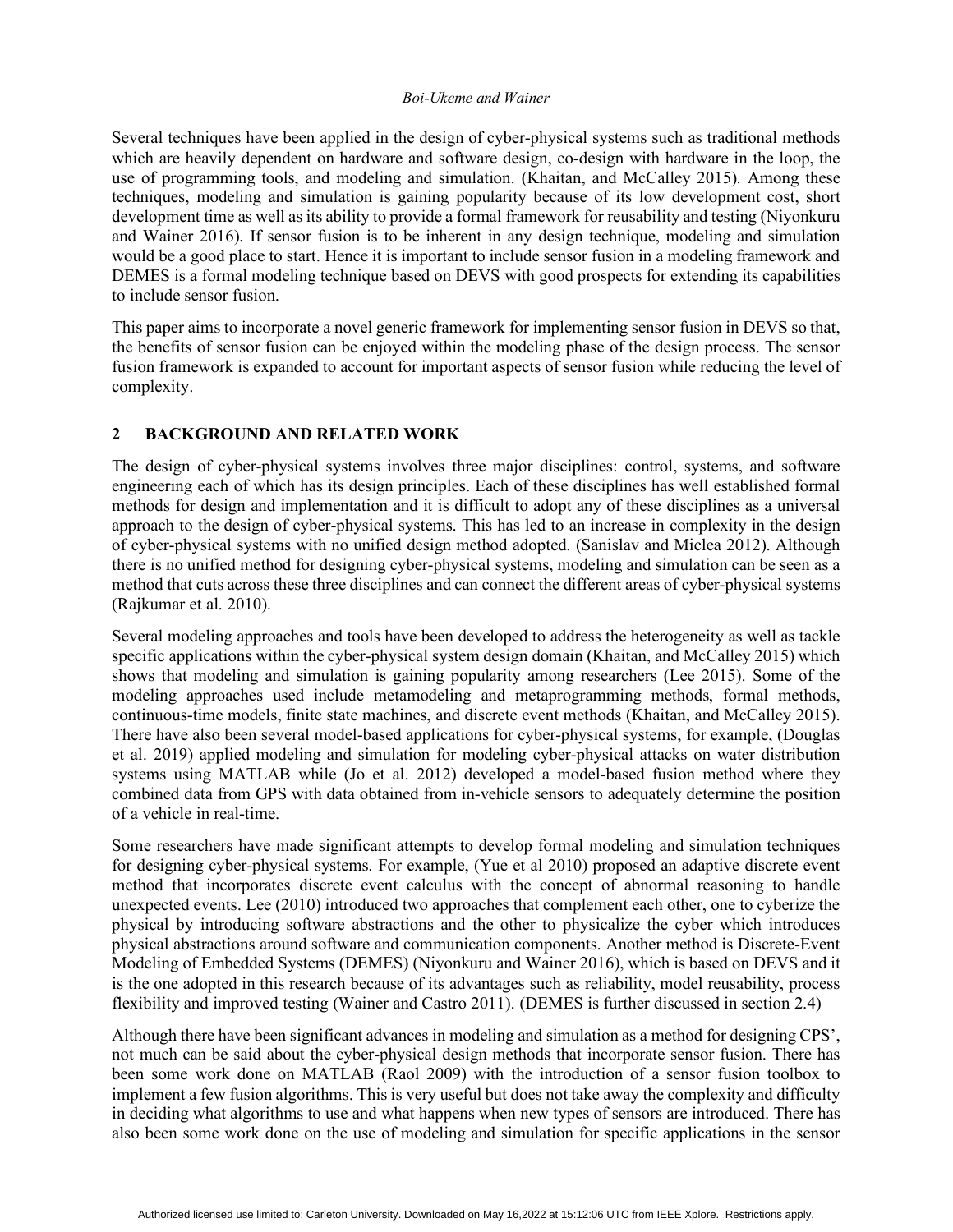fusion domain which is relatively successful (Khaitan, and McCalley 2015). However, there is still room for improvement. Integrating sensor fusion within a modeling framework would go a long way in reducing complexity and encouraging more CPS' that employ sensor fusion.

In the sections that follow, we describe a few concepts that would make it easier to explain the proposed fusion framework and the choices adopted in terms of configuration and level at which sensor fusion would be done. Some of these concepts include sensor fusion, failure checking, and DEMES.

# **2.1 Sensor Faults**

Failure is the inability of a system/component to perform a required function according to specification while a fault is a condition that could lead to failure (Chen and Patton 2012), therefore it is important to tackle faults early so that they do not lead to failure. In this section, we discuss various common sensor fault types that occur in cyber-physical systems, the list discussed here is not exhaustive but captures the relevant faulty sensor behavior for this work.

Sensor faults occur due to several reasons including aging, battery exhaustion, physical damage and noise (Raposo et al. 2017). Individual sensor faults can affect the performance within a wireless sensor network, studies have reported multiple instances of transient faults in sensor readings within a sensor Network (Sharma et al. 2010).

We define sensor faults as faults that prevent us from capturing the changes in the physical process correctly. The sensor faults discussed here are classified in terms of how the sensors are configured to work; it could be a sensor working on its own or a group of sensors connected to form a sensor network. If we have a sensor working on its own, we call it an individual sensor and if we have a group of sensors working together, we call it a sensor network. It is important to note that there could be faults in any of the two cases described above and some faults are common to both cases. We classify these faults as follows:

# **2.1.1 Individual sensor faults**

For an individual sensor, typical faults could be classified based on the observed pattern of the sensor behavior or based on the reason why the sensor is faulty. In terms of the pattern of the fault, we classify them as follows

- **Bias:** The physical characteristics of these sensors change over time, resulting in different behavior when compared to expected behavior, this is known as bias. In some cases, the bias is an offset from the original sensor, meaning it still obeys the normal sensor behavior, but the values are either above or below the expected value, while in other cases, the bias does not follow the original behavior. Internal sensor bias could increase based on usage time. Sensor bias is a sensor fault and we could have fixed bias or constant bias (Sharma et al. 2010).
- **Out of Range:** Sensors exhibit a proportional response during operation within set parameters and this is called the normal range of the sensor, outside this set parameter, they are now out of range. Out of range faults occur when a sensor behavior deviates from what it should be when compared to the normal range. It could occur as a result of a problem within the sensor itself or as a result of extreme environmental factors (Sharma et al. 2010, Ganeriwal et al. 2008).
- **Distortion as a result of noise:** Sensors typically respond to changes in physical process and output an electrical signal, the electrical signal outputted can be distorted by noise. This noise signal is any unwanted signal that degrades the integrity of the sensor signal. Noise can lead to sensor faults and it is important to deal with these kinds of noise (Sharma et al. 2010, Tönshoff and Inasaki 2001).

As we can see from the foregoing, sensor faults can be observed from the sensor readings by comparing them with an expected value, however, that does not show the underlying cause of the sensor fault. Some common reasons why sensor faults occur include (Sharma et al. 2010).

Aging, battery exhaustion, physical damage, and noise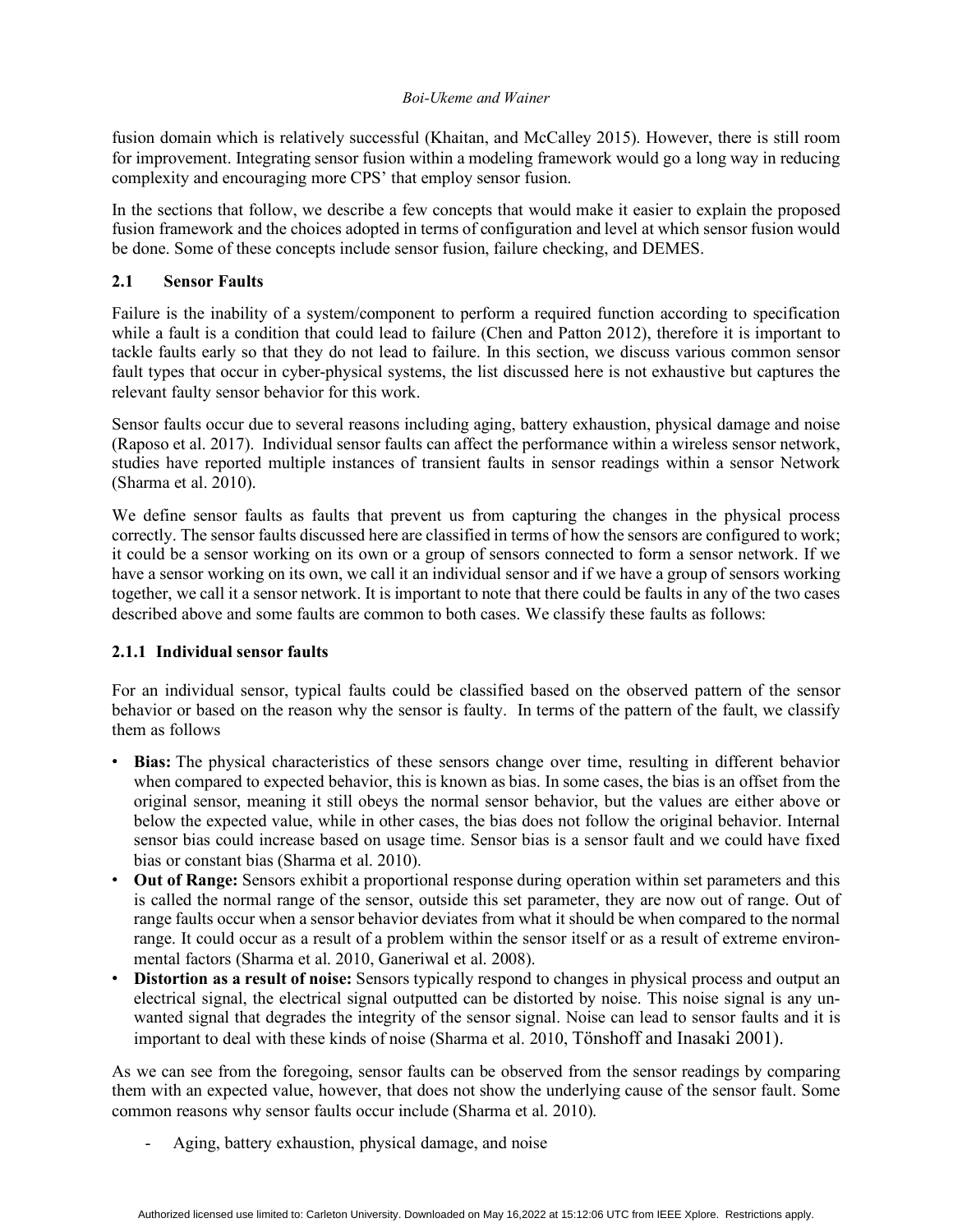- Calibration Faults
- Connection Faults

## **2.1.2 Sensor Networks**

For sensor networks, in addition to the faults that occur with individual sensors, typical faults that could be seen from the systems point of view called system-view faults or by observing the data known as datacentric faults. The typical faults within these categories include:

**Data-Centric Faults:** A fault determined based upon observing data from a sensor network. Typical faults could be any of the following: Outliers, Spikes, Stuck-at, or Noise (Ni et al. 2009).

**System-View Faults:** Faults are classified based on the reason why it occurred. They include Calibration Faults, Connection/Hardware Fault, Low battery and Environment out of range (Ni et al. 2009).

### **2.2 Sensor Fusion Configurations and Algorithms**

To combine sensors to achieve sensor fusion benefits, we need to decide how the sensors would be connected, i.e., we need to decide the sensor fusion configuration. There are different sensor fusion configurations (Liggins II et al. 2017):

- **Complementary fusion:** Sensors work independently and complement each other giving a more complete view of the object or parameter being observed.
- **Competitive configuration:** Sensors get an independent measurement of the same property, thereby building confidence in the measured data. The competitive configuration is often used in fault-tolerant systems.
- **Cooperative configuration:** Sensor fusion could combine information from independent sensors that ordinarily would not be available from an individual sensor in a cooperative configuration. For example, combined different two-dimensional images from two-dimensional cameras to produce a three-dimensional image.

There are several ways to classify sensor fusion methods or algorithms, but for this work, we stick with classifying them according to the level in which sensor data is fused. This is called the three-level categorization. (Elmenreich 2002):

- **Low-Level Fusion:** It is also known as raw data fusion and it fuses several sources of raw data to create new data that is expected to be more informative than the input data. It is generally simple to implement and can be done in real-time but is heavily sensor dependent and sensitive to noise and interference.
- **Intermediate-Level Fusion**: It is also known as feature level fusion and it fuses object features like edges, lines, textures that can be used for detection. It is generally less dependent on the sensor but complex in dealing with these features.
- **High-Level Fusion**: It is also called decision level fusion and it combines decisions from several experts. Generally, some processing is done at the sensor level before data is fused. At this level, we can deal with any type of information including rules, since some level of decision is made at the sensor level.

### **2.3 DEVS formalism**

DEVS formalism is a formal modeling methodology that is based on systems theory. In DEVS, a system can be modeled by specifying atomic and coupled models (Zeigler, Kim, and Prähofer 2000). An external input received by such a system would cause a state change after a time delay elapses. The DEVS decomposes complex systems into atomic and coupled models, where the atomic models specify the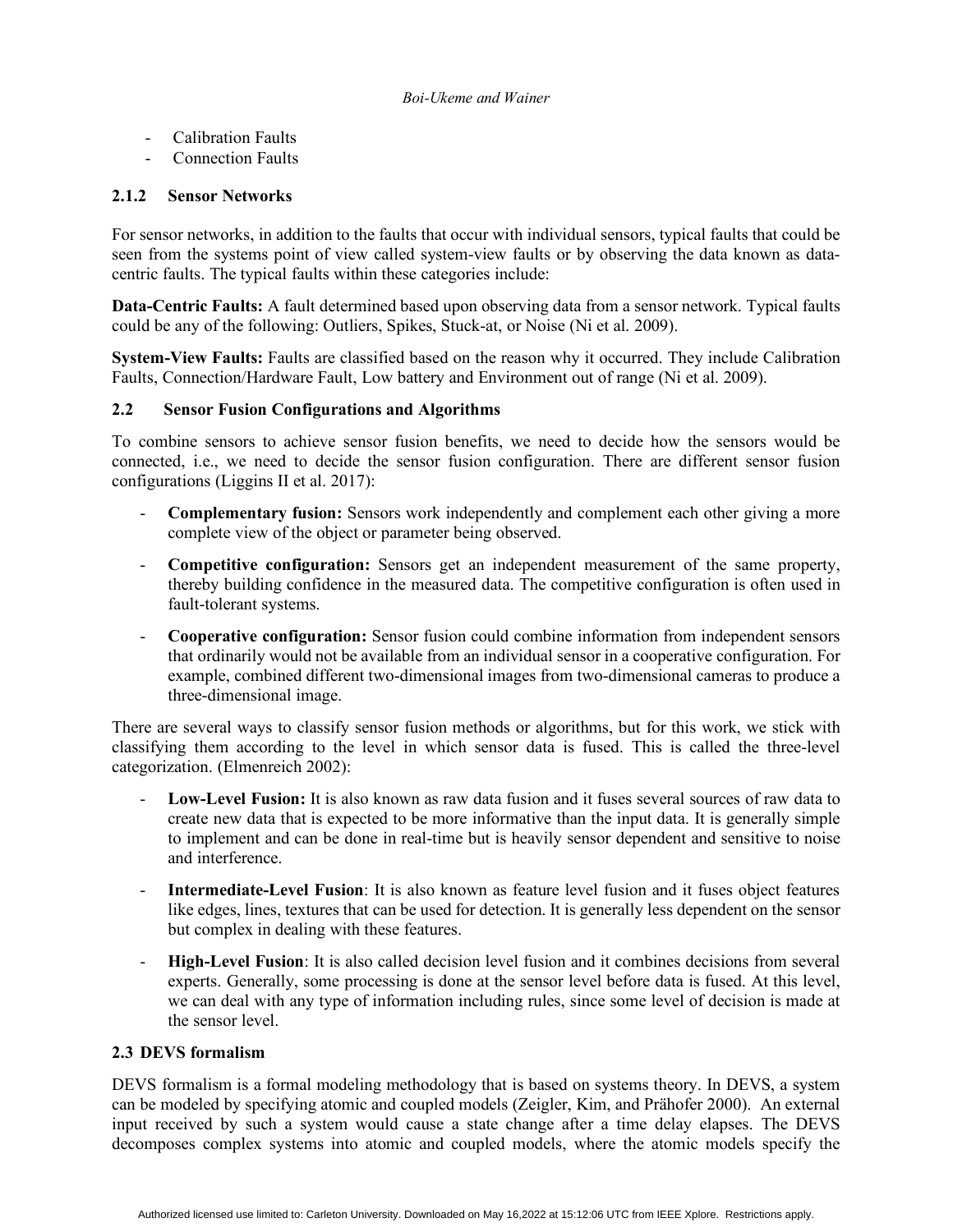behavior and the coupled model specifies the structure (Wainer 2009). DEVS provides a rich structural representation of components and can explicitly specify the timing, which makes it adaptable for real-time systems. Various real-time systems have been successfully developed using DEVS (Song and Kim 2005; Earle et al. 2019; Ruiz-Martin et al. 2019). DEVS is developed in such a way that other discrete event formalisms can easily be mapped into DEVS (Mittal and Mart 2013, Wainer 2019). In addition to the welldeveloped mathematical foundation of the DEVS formalism, it also proposes an abstract simulation algorithm independent of the models developed. DEMES uses discrete event methodology and DEVS is a well-known example.

# **2.4 Discrete-Event Modeling of Embedded Systems (DEMES)**

DEMES analyzes the cyber-physical system and allows the original model to be part of the final product while using formal models to study the interaction with the physical environment. This is done by gradually replacing models with hardware surrogates and new software components without changing the original models. Migration can be done in stages. After thorough testing, models are incorporated into the target environment and reused throughout the development process (Niyonkuru and Wainer 2016). In DEMES, a cyber-physical system of interest would be modeled using the DEVS theory by properly describing the systems requirements and the environment in which it operates after which these models can be formally validated. Simulations and tests can be run by using sensor data and when the behavior of the model(s) is satisfactory, the models can be implemented on a target platform with real sensors (Niyonkuru and Wainer 2016).

DEMES has a structured development cycle. The steps involved in the DEMES development cycle are described in Figure 1.



Figure 1: DEMES Development cycle (Wainer and Castro 2011).

In Figure 1, the first step is to identify the cyber-physical system of interest, after identification of the system, the system is modeled and transformed into DEVS models (atomic and coupled models). The next step is to check these models and run simulations to ensure the models valid. The DEVS models can also be used to derive test cases, which can be used for more simulation studies. The valid models are then implemented on a target platform through the DEVS real-time executive and if there were parts of the models that were unverified within the simulation environments, they can be tested on the target platform. If further modifications are required, we can go back to the same DEVS models and implement these changes (Niyonkuru and Wainer 2016).

# **3 PROPOSED SENSOR FUSION FRAMEWORK**

In this section, we describe the proposed sensor fusion framework and the various requirements and design considerations.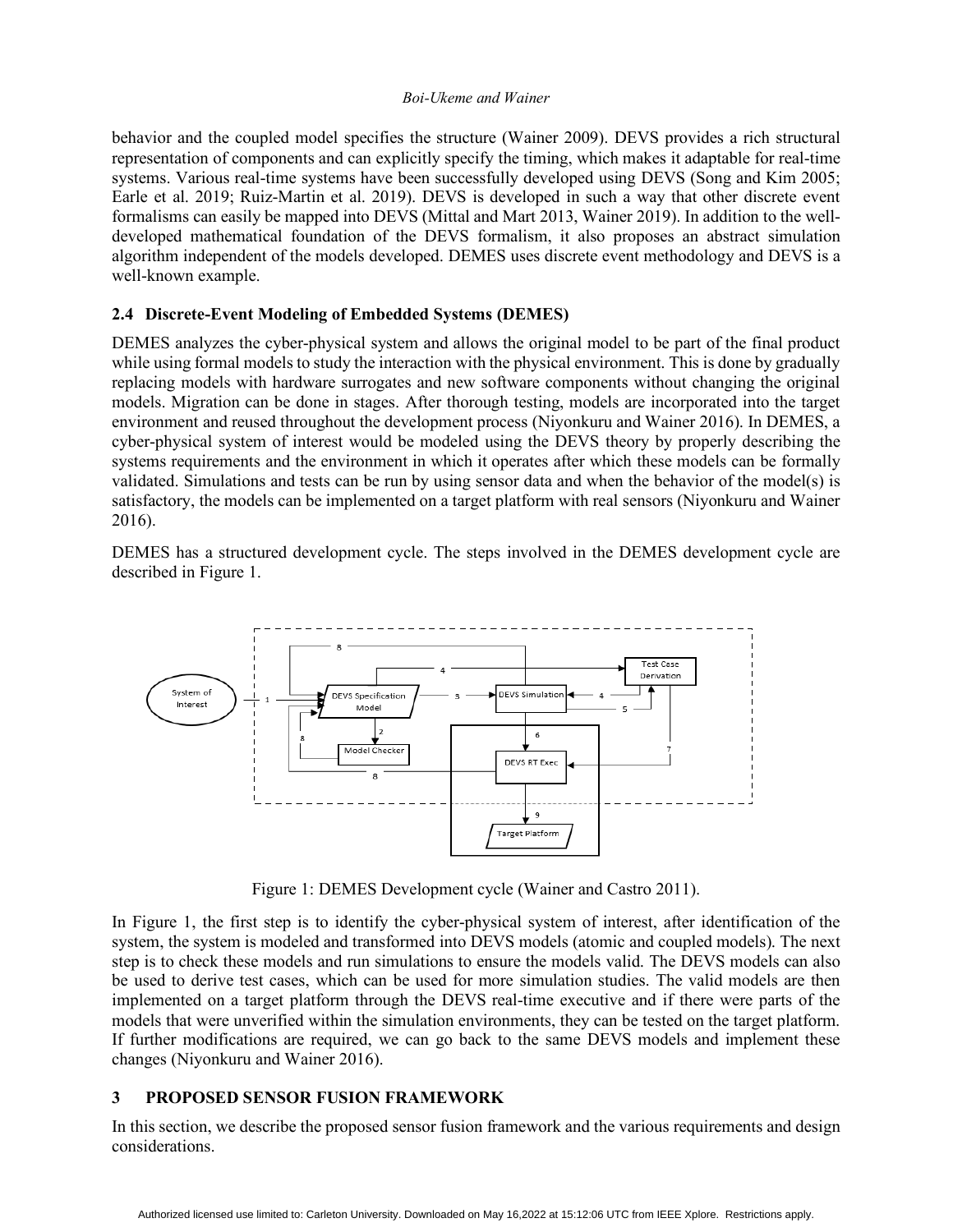## **3.1 Design Considerations**

The sensor fusion framework will receive inputs from different sensors and give out an output with the measured property after the fusion algorithms are applied.

In section 2, different configurations on how sensors can be fused were discussed and the various algorithms to implement sensor fusion would depend on how the sensors are configured. Therefore, configuration selection is an important consideration for our proposed sensor fusion framework. The sensor fusion algorithm is the core of any sensor fusion system; therefore, we also have to consider algorithm selection within the proposed framework.

It has also been established that the quality of the sensor inputs to a fusion system greatly affects the outcome of the fusion process with the possibility of degrading its performance, therefore our proposed framework would consider the option to deal with corrupt sensor data and guarantee a fused sensor output with better quality than the input.

Another important consideration is how to integrate the sensor fusion framework with DEVS. The first possibility would be to modify the input within the DEVS formalism. This is possible but brings few challenges such as backward compatibility to the original DEVS (which is a well-established method) and an increased level of complexity for the modeler which defeats the purpose of our proposed framework. The second possibility would be incorporating sensor fusion within a Real-Time (RT) DEVS simulator. In this case, the entire fusion process would be hidden from the modeler making it simpler and we would also preserve the DEVS formalism and backward compatibility with other DEVS models. The second case presents more advantages and has been adopted for this framework.

# **3.2 Requirements**

The requirements that describe the functionalities of the sensor fusion framework are as follows:

- **Works for all applications:** The sensor fusion block is designed to be generic and can be used for any application irrespective of the type of sensor employed. The framework would take advantage of sensors being either analog (output being a change in voltage) or digital (output being a sequence of bits).
- **Flexible and extensible:** The framework would provide a collection of different fusion algorithms that cover the range of application of sensor fusion and allow for the user to implement different algorithms if needed
- **Ensure the core requirements of sensor fusion are met:** The fusion block is designed to ensure the core advantages of sensor fusion which include robustness and reliability, extended coverage, improved resolution, and increased confidence are met. Output values should be more reliable than the input property value. It should be easy to incorporate new algorithms to the fusion block and we should have a way of handling missing measurement and incorrect sensor data.
- **Receive a set of inputs and give a single output at an instant of time:** The idea is to ensure that the modeler would not face increased complexity with the addition of the sensor fusion framework, it would be the same level of complexity assuming the modeler was working on a single sensor system.
- **The output should be identical to the output from a single sensor for property in question:**  An identical output data type from the sensor fusion block with a single sensor system would reduce complexity.
- **Properties should have unique identifiers and timestamp:** This would help us keep track of the sensor data that has been fused.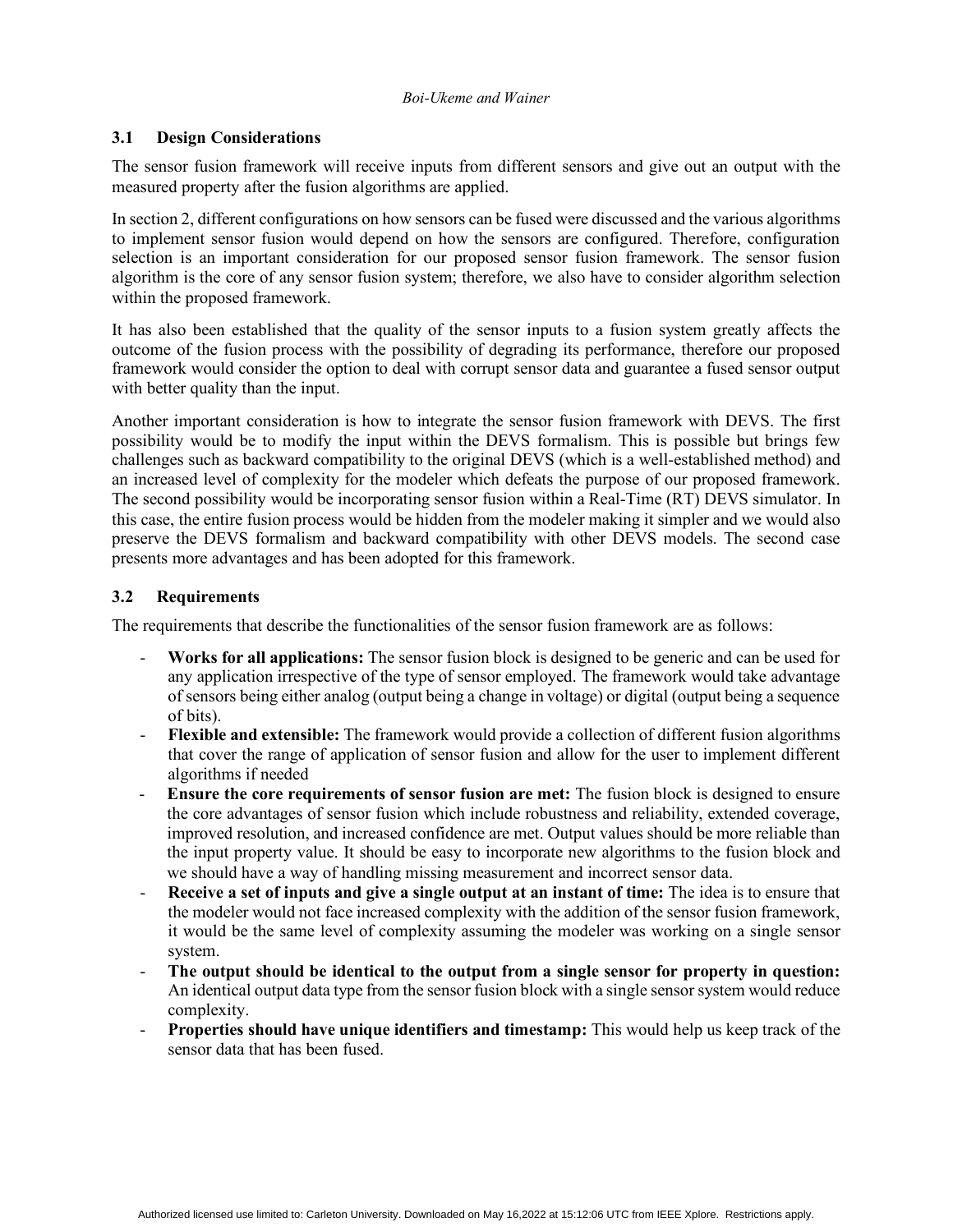### **3.3 Description of the Sensor Fusion Framework**

In this section, the proposed fusion framework developed to meet the requirements outlined in section 3.2 is described. Let us assume we have a system of sensors  $(S_1, \ldots, S_i)$  measuring the same property and these sensors are inputs to our sensor fusion block as shown in Figure 2. In Figure 2, we see that the fusion framework has two layers, the first layer is the sensor layer which has several sensors (S1…Si), and the fusion layer which is made up of four blocks namely: configuration selection, fusion algorithm layer, failure checking layer, and fault-tolerant layer. The configuration layer is the input decision for the fusion algorithm selection. The failure checking layer works with the inputs and outputs of the sensor fusion layer as its input and it serves as the decision input for the fault tolerance layer.



Figure 2: Proposed Sensor Fusion Framework.

### **3.3.1 Sensor Layer**

In the sensor layer, we have a group of sensors measuring the same property, these may be the same sensor type or different sensor types, but the key point is that the property they measure must be the same. For example, we can sense temperature changes using a thermistor or a thermocouple. If we are to fuse different data obtained from sensors measuring different properties, then we would have more than one sensor layer.

# **3.3.2 Fusion layer**

The fusion layer has the following four blocks:

### **Configuration Selection**

As discussed in section 2, we have different configurations for combining sensor data. In this layer, the modeler can select one of three possible configurations namely, Competitive, Cooperative or Complementary. The choice of the configuration would depend on the objective of the sensor fusion.

The configuration layer would be the input decision for the algorithm layer. In this layer, more than one configuration can be chosen at different times. For example, a modeler may want to do a two-phase configuration for sensor fusion; phase 1 can be competitive to ensure reliability and accuracy while phase 2 can be complementary for completeness.

### **Fusion Algorithm Selection**

In this layer, we have a collection of fusion algorithms based on the sensor configuration. For this framework, to be generic, the high-level or decision level of sensor fusion would be adopted. The algorithms would be classified based on configuration, and when the modeler selects a configuration with an objective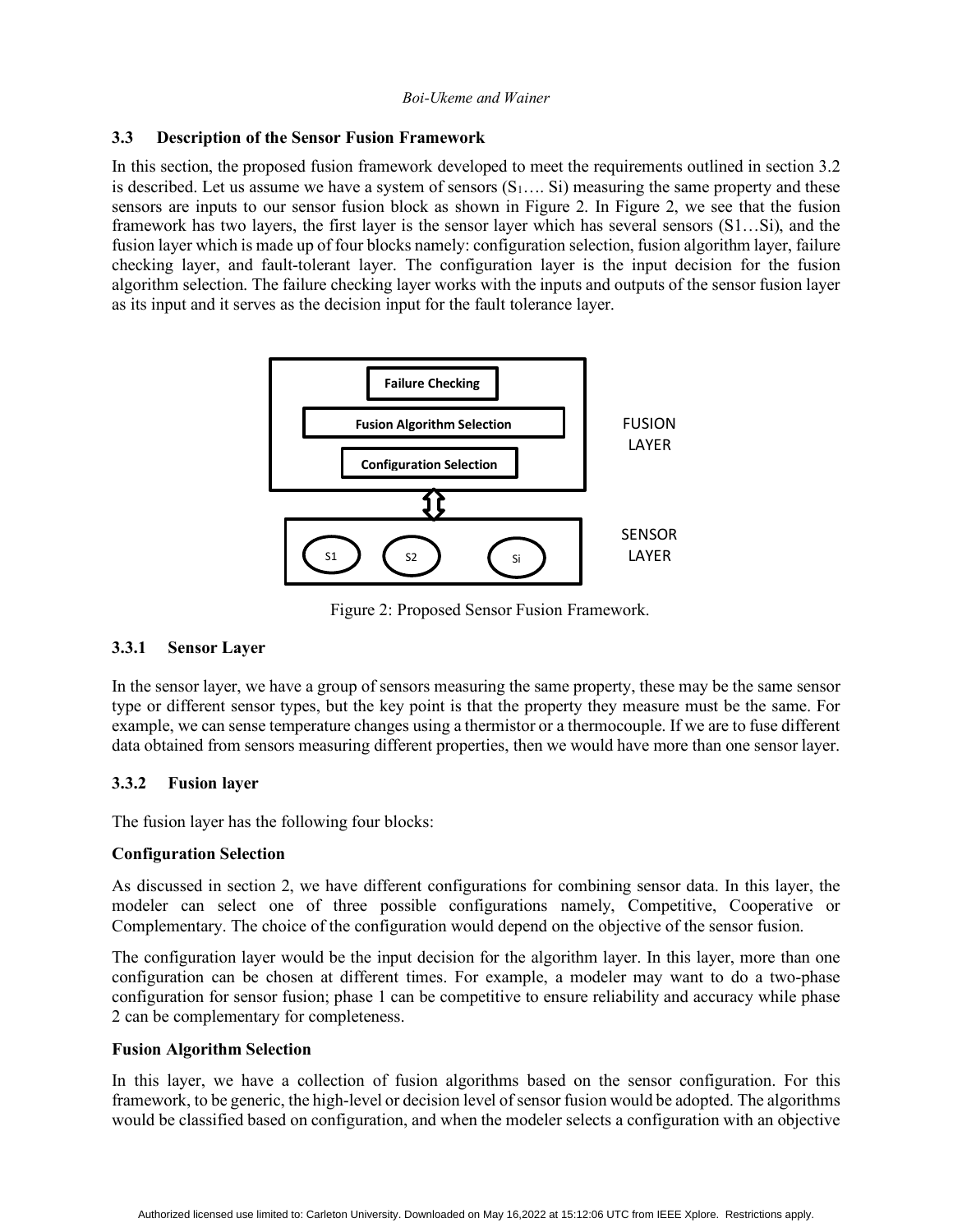in mind then the decision level fusion algorithms would be streamlined to fulfill those objectives. The decision level algorithm has been chosen for several reasons:

- 1) It allows for the fusion block to be general-purpose.
- 2) It avoids the need for low-level interpolation.
- 3) Because the decision would be made at the sensor level the sensor data would be checked twice improving the confidence in the fused sensor data.
- 4) It would allow for an easy combination of sensor data for control and allow new sensors to be incorporated into an existing design easily.

The algorithm selection layer also allows for more than one algorithm to be implemented. For example, a weighted fusion algorithm can be used to fuse sensor data and a filtering algorithm can be used to obtain true values. The output of the fusion algorithm selection layer would have one sensor value at an instance of time which would be similar to the output that would have been obtained from a single sensor.

# **Failure Checking**

In this layer, we check the inputs that have been fused to determine problems with input data and check the quality of the fused sensor output at different time intervals to be sure that they are representative of the physical property being observed.

A proposed failure checking function would be checking individual sensor values for n consecutive time intervals separated by ∆t (the value of ∆t is obtained from experiments based on the maximum time in which a sensor change would be expected) and if the value never changed then there is likely a sensor fault.

Other failure checking mechanisms can also be employed for example checking the absolute difference of sensor values and weighted average values within an acceptable limit defined by the modeler. The main idea is that this layer would be able to identify a fault in the sensor layer and/or the fusion layer.

# **3.4 Sensor Fusion Framework within a CPS control system**

A DEVS based CPS control system is shown in Figure 3. The control system is made up of the environment that is to be controlled, the sensors to observe changes in certain physical properties within the environment, the sensor fusion block described earlier, a DEVS-based controller, an actuator used to switch the devices responsible for maintaining a set point for the property to be controlled.



Figure 3: A Control System.

With this proposed framework, we would have a RT-DEVS simulator that can perform sensor fusion and perform tasks to control the entire system. As seen from the control system, with a RT-DEVS simulator, we can implement a DEVS-based controller that can run directly on hardware seamlessly. With sensor fusion integrated, it would be possible to deploy new sensors seamlessly both in the models and on the target platform as old models can be reused. This is a very attractive feature because sensors are evolving every day.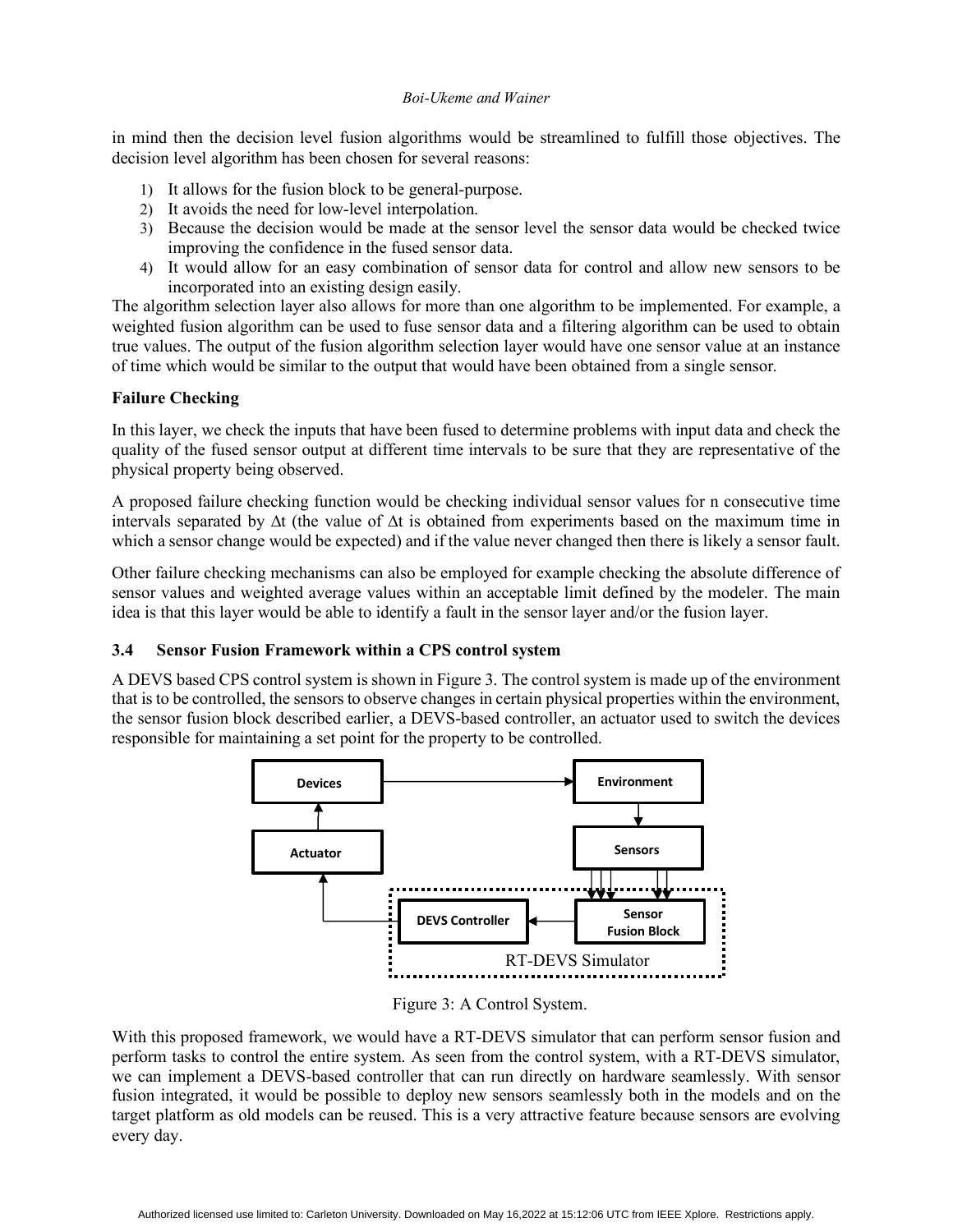### **4 IMPLEMENTATION OF THE SENSOR FUSION FRAMEWORK**

To illustrate the applicability of the sensor fusion framework, we implemented an example. For this example, the competitive configuration is adopted; the sensor fusion algorithm implemented is derived from the concept of principal component analysis (PCA), and a simple failure checking algorithm is also incorporated; the failure checking algorithm ensures that sensor data should also follow a correct trend, for example, it should have a linear response and not have random spikes except it is out of range.

The algorithm takes raw data from the sensors as inputs within a timeframe, performs principal component calculations and returns a single output at an instant of time. The value generated by the algorithm is representative of the correct raw data from the sensors even though there may be erroneous readings on some sensors. The algorithm is based on the paper presented in (Hongyan 2009); a summary of the steps in the algorithm is as follows

- Compute the distance function
- Use distance function to create a support degree matrix
- Calculate the eigenvalues for each sensor support degree matrix
- Use these eigenvalues to compute the principal components
- Compute the integrated support degree score for each sensor
- Discard invalid sensor reading
- Compute fused output by the weighted average sum of valid sensors

The failure checking block checks for the following conditions:

- No change in sensor output after a specified time elapses (sensor value is stuck)
	- o Stuck Time Interval (-s): Specifies how long (in minutes) beyond which, the sensor is stuck, and no longer valid. Depending on the property in question, there is a time for an expected change s (for example if it is temperature, we can expect a change every 1 hour, therefore,  $s =$ 1 hour)
- Sensor values lie outside a prescribed range (outlier) and Spikes in sensor data
	- o Lower Limit Value (-l): Specifies the lower limit below which the sensor will be marked out of range.
	- o Upper Limit Value (-u): Specifies the upper limit above which the sensor will be marked out of range.

The user of the algorithm can modify these parameters to suit the desired application.

### **Algorithm Example**

For this example, we define the following parameters in the simulation; Stuck Time Interval as 10 minutes with sensor values range from 1 to 10 ( $s = 10$  minutes,  $l = 1$ , and  $u = 10$ ). The sensor readings considered are shown in the following sensor readings in Table 1.

| <b>Time</b> | S <sub>1</sub> | S2  | S3  | S4  | S5  | S6  | S7 | S8 |
|-------------|----------------|-----|-----|-----|-----|-----|----|----|
| 1:20:00 PM  | 1.2            | 1.3 | 1.4 |     | 15  |     | 17 |    |
| 1:50:00 PM  | 1.2            | 1.3 | 1.4 | 1.5 | 1.2 | 1.3 | 11 |    |
| 2:00:00 PM  | 1.2            | 1.3 |     | 1.5 |     |     |    |    |
| 2:10:00 PM  |                |     |     |     | 1)  |     |    |    |

Table 1: Sensor reading from 8 sensors at 4 different times.

The data from the table shows the different sensor readings and a few other readings that are out of range. After implementing the fusion algorithm and the failure checking block, we tested it using the data obtained from table 1. The sensor data output obtained is described in Table 2 and Figure 4.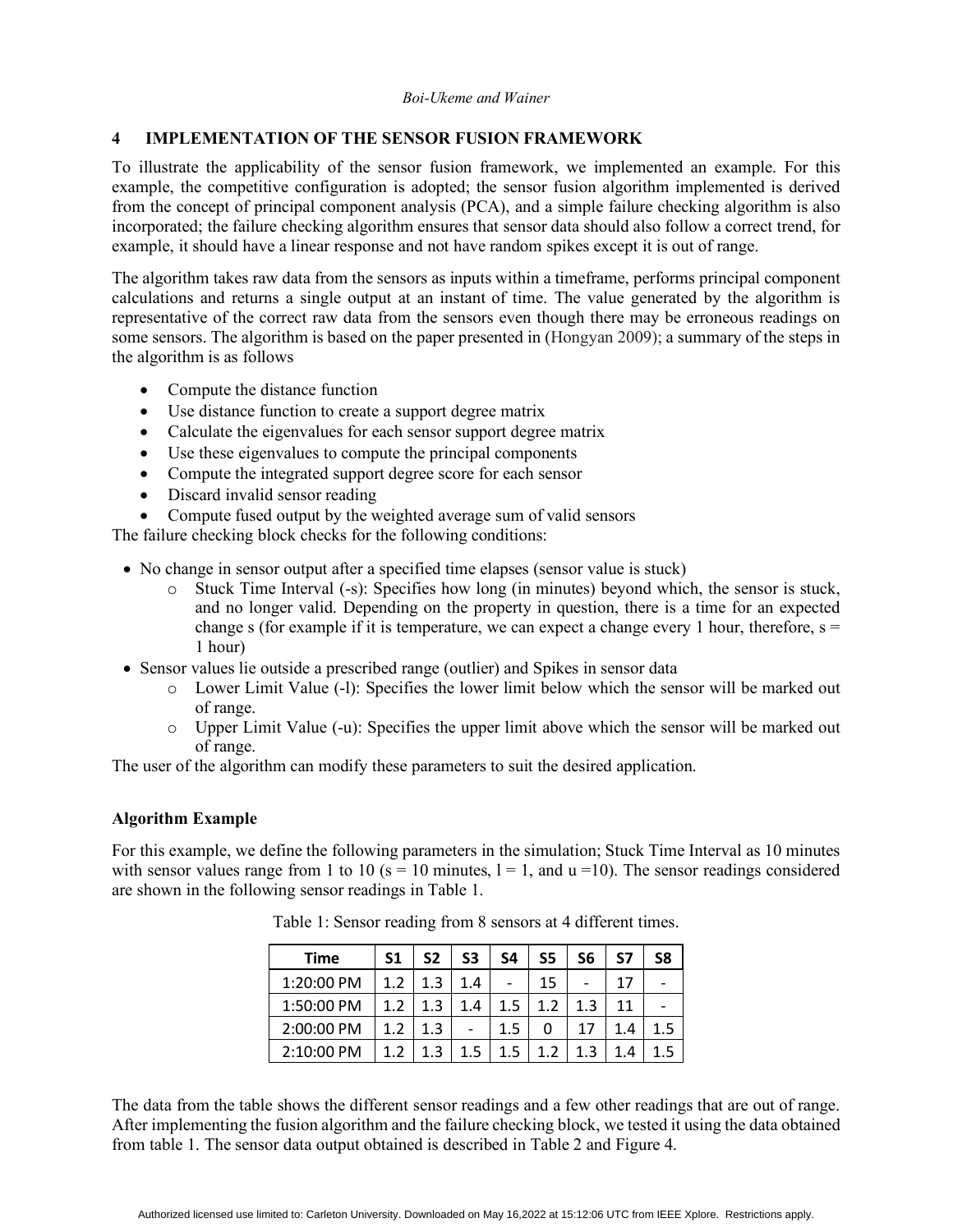### **Sample Output**

The output logs obtained from our fusion block gives us a timestamp, the fused sensor value at that time, and the statistics for each sensor's contribution, a sample of this information is shown in Table 2.

| Time | <b>Sensor</b>  | Value | <b>Status</b> |                     |
|------|----------------|-------|---------------|---------------------|
| 1:50 |                |       |               | Time Stamp          |
|      | S <sub>3</sub> | 1.4   | Valid         | $=2:00$ pm          |
| 1:50 | S <sub>4</sub> | 1.5   | Valid         |                     |
| 2:00 |                |       |               | <b>Fused Sensor</b> |
|      | S5             | 1.2   | Valid         | Value = $1.3857$    |
| 2:00 | S <sub>6</sub> | 1.3   | Valid         |                     |
| 2:00 | S7             | 1.4   | Valid         |                     |
| 2:00 | S8             | 1.5   | Valid         |                     |
| 1:20 | S1             | 1.2   | <b>Stuck</b>  |                     |
| 1:20 | S <sub>2</sub> | 1.3   | <b>Stuck</b>  |                     |

Table 2: Sample Sensor Fusion Output.

Table 2 shows the fusion block output at 2:00 pm. The data involved includes data from sensors reporting their value at time  $T = 2:00$  pm and also data from sensors that have not changed their values from the previous times of reporting. This data allows us to compute the fused sensor value using the algorithm and also to check for failures. As can be seen from the table, S1 and S2 are stuck at a value because they did not change within the expected period defined. The other results from the input sensor data can be explained using the plot in Figure 4.



Figure 4: Sensor Fusion Output.

Figure 4 shows the sensor fusion output for different timeframes. The horizontal axis shows time and the vertical axis is the fused sensor value. If we compare the different values of the input sensor with the fused output, we can see that we have a representative sensor output irrespective of the fact that there are some missing measurements and some sensor values out of range.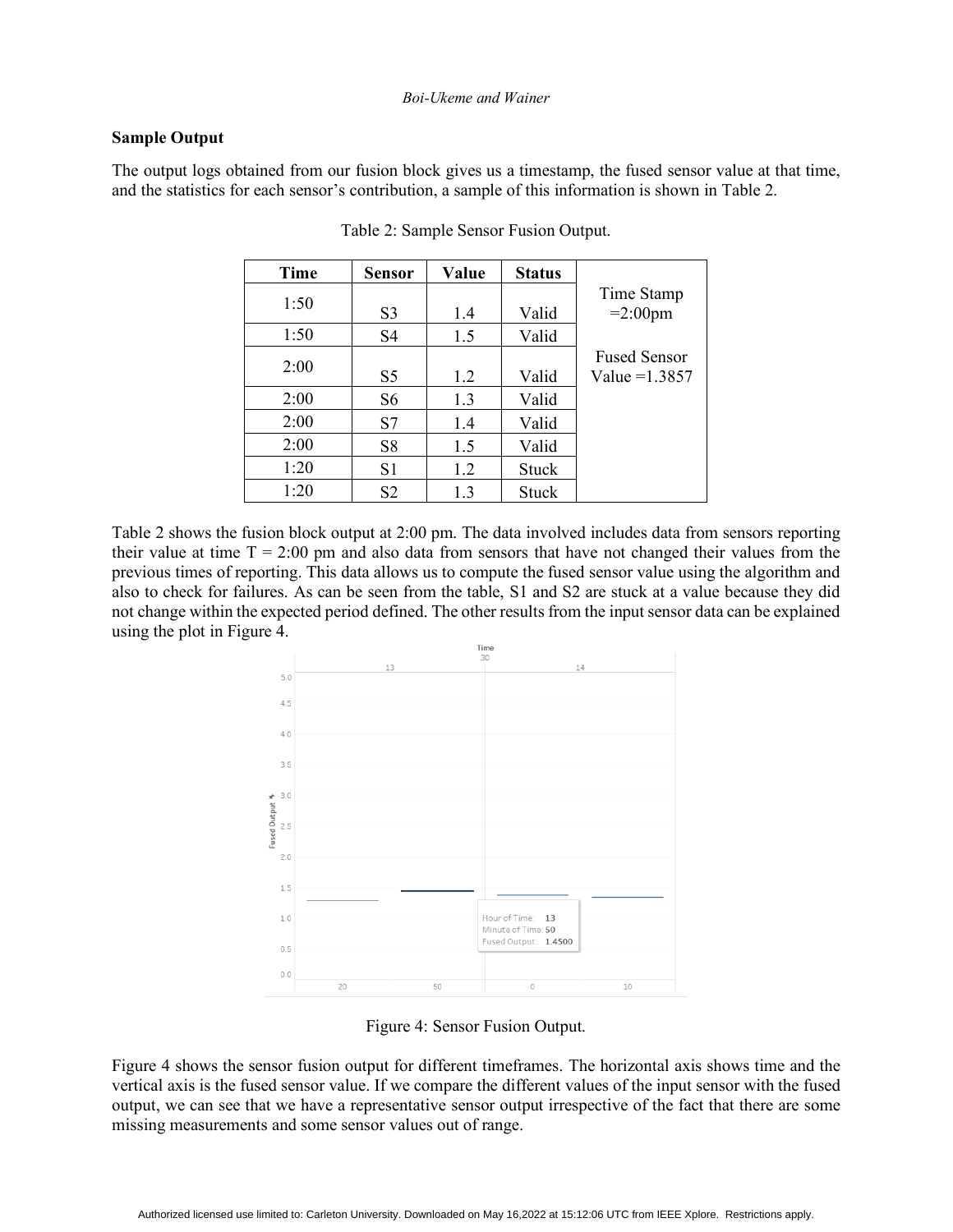# **5 INTEGRATION OPTIONS TO A RT-DEVS SIMULATOR**

To incorporate the sensor fusion framework into a RT-DEVS simulator, we develop the sensor fusion algorithms and failure checking algorithms as DEVS models that can easily be coupled with other DEVS models and paves the way for combining more than one algorithm within a sensor fusion block. This ensures that all sensor fusion models would be independent of the simulator and can be backward compatible with existing models. The structure of how the framework fits with a RT-DEVS simulator is illustrated in Figure 5.



Figure 5: Integration of Sensor fusion framework with a DEVS Simulator.

From Figure 5, we can see where the sensor fusion framework fits with the simulator. The integration is done such that when there is a single sensor system that does not need the fusion framework, the simulator can obtain sensor inputs directly from the sensors through the port drivers.

# **6 CONCLUSION AND FUTURE WORK**

We have highlighted the challenges of sensor fusion for cyber-physical systems and discussed some of the efforts that have been put as regards modeling and simulation. A gap for improving a modeling and simulation technique has been identified and a framework for the inclusion of sensor fusion in DEVS has been proposed. This framework would make the implementation of sensor fusion less complex and easily accessible to the modeler as an option in a RT- DEVS simulator. In our future work, we would explore more algorithms for sensor fusion and failure checking. The framework would also be implemented on target hardware to allow us to perform more experiments to evaluate the performance of this framework.

# **REFERENCES**

- Akyildiz, I. F., W. Su, Y. Sankarasubramaniam, and E. Cayirci, 2002. "A survey on sensor networks". *IEEE Communications Magazine*, *40*(8):102-114.
- Chen, J., & Patton, R. J. 2012. "Robust model-based fault diagnosis for dynamic systems" *Springer Science & Business Media*. (Vol. 3)
- Douglas, H. C., R. Taormina, and S. Galelli. 2019. "Pressure-Driven Modeling of Cyber-Physical Attacks on Water Distribution Systems". *Journal of Water Resources Planning and Management,* 145(3)
- Elmenreich, W. 2002. *An Introduction to Sensor Fusion*. Austria: *Vienna University of Technology.*
- *Ganeriwal, S., Balzano, L.K. and Srivastava, M.B., 2008. Reputation-based framework for high integrity sensor networks. ACM Transactions on Sensor Networks (TOSN), 4(3), p.15.*
- Hongyan, G. A. O. 2009. A simple multi-sensor data fusion algorithm based on principal component analysis. In *ISECS International Colloquium on Computing, Communication, Control, and Management* (Vol. 2, pp. 423-426). IEEE.
- Jo, K., K. Chu, and M. Sunwoo, 2012. "Interacting Multiple Model Filter-Based Sensor Fusion of GPS with In-vehicle Sensors for Real-Time Vehicle Positioning". *IEEE Transactions on Intelligent Transportation Systems*, *13*(1):329-343.
- Khaitan, S. K., and J. D. McCalley. 2015. "Design Techniques and Applications of Cyberphysical Systems: A Survey". *IEEE Systems Journal*, 9(2):350-365.